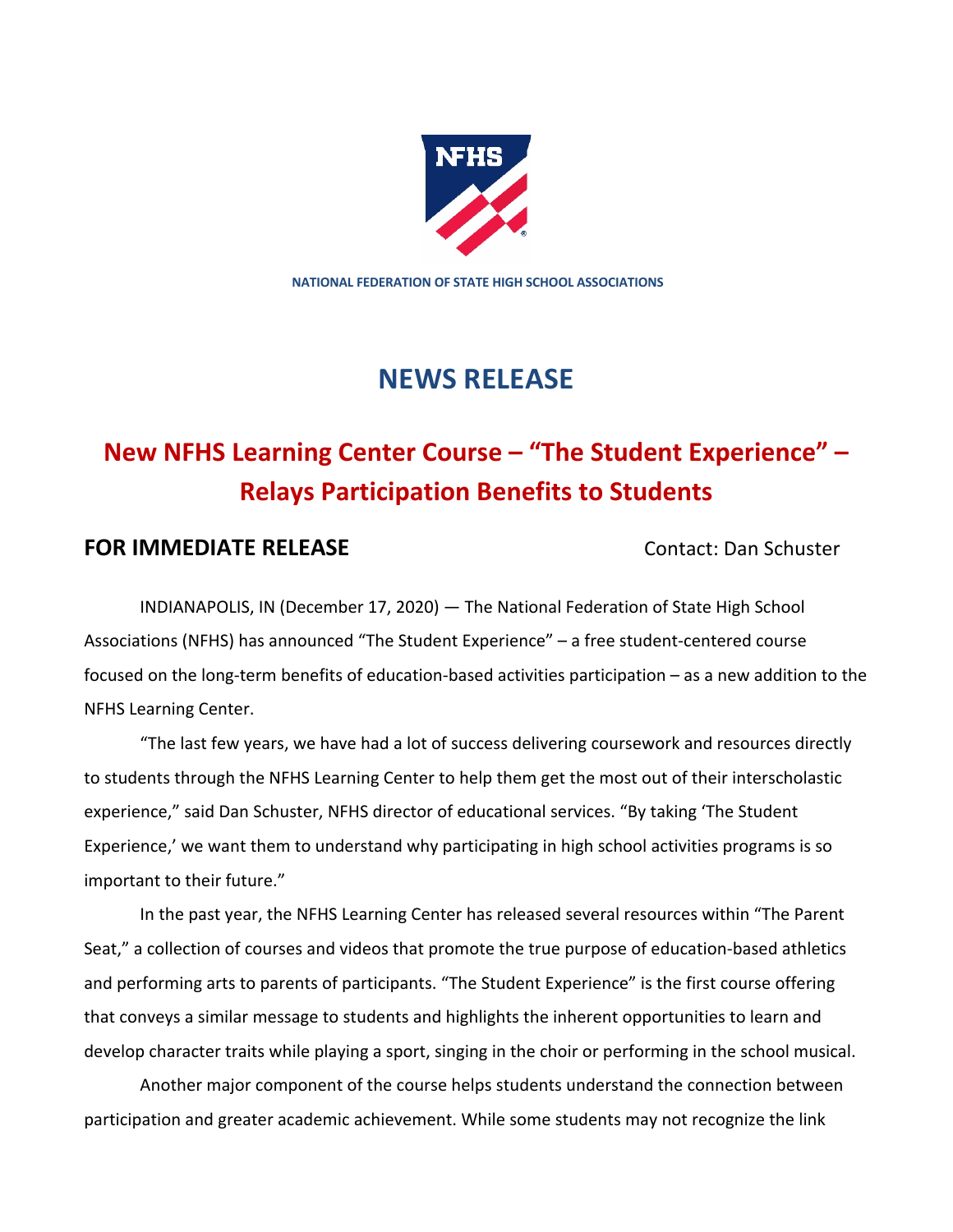between activities programs and success in the classroom, they may find it advantageous in securing opportunities to receive a college education, as well as financial assistance through scholarships.

Finally, the course discusses the community affiliation that is established when a student belongs to a school team, performing arts group or club. Being a part of a school-based program can provide students with a sense of identity and allows them to find common bonds with teammates and fellow students as a representative of something bigger than themselves.

"Moving forward, this will be the core course for students at the NFHS Learning Center," Schuster said. "We hope students from all across the country will complete this course and gain a better understanding of all the advantages they receive from participating in school programs."

Schuster plans to follow "The Student Experience" with additional student-focused resources on the NFHS Learning Center, with the ultimate goal of creating an NFHS National Student Credential that can be obtained by completing multiple courses.

For more information on "The Student Experience" course, please visit:

https://nfhslearn.com/courses/the-student-experience.

*This press release was written by Nate Perry, coordinator of media relations at the National Federation of State High School Associations (NFHS).*

### **###**

#### **About the National Federation of State High School Associations (NFHS)**

The NFHS, based in Indianapolis, Indiana, is the national leadership organization for high school sports and performing arts activities. Since 1920, the NFHS has led the development of education-based interscholastic sports and performing arts activities that help students succeed in their lives. The NFHS sets direction for the future by building awareness and support, improving the participation experience, establishing consistent standards and rules for competition, and helping those who oversee high school sports and activities. The NFHS writes playing rules for 17 sports for boys and girls at the high school level. Through its 50 member state associations and the District of Columbia, the NFHS reaches more than 19,500 high schools and 12 million participants in high school activity programs, including more than 7.9 million in high school sports. As the recognized national authority on interscholastic activity programs, the NFHS conducts national meetings; sanctions interstate events; offers online publications and services for high school coaches and officials; sponsors professional organizations for high school coaches, officials, speech and debate coaches, and music adjudicators; serves as the national source for interscholastic coach training; and serves as a national information resource of interscholastic athletics and activities. For more information, visit the NFHS website at www.nfhs.org.